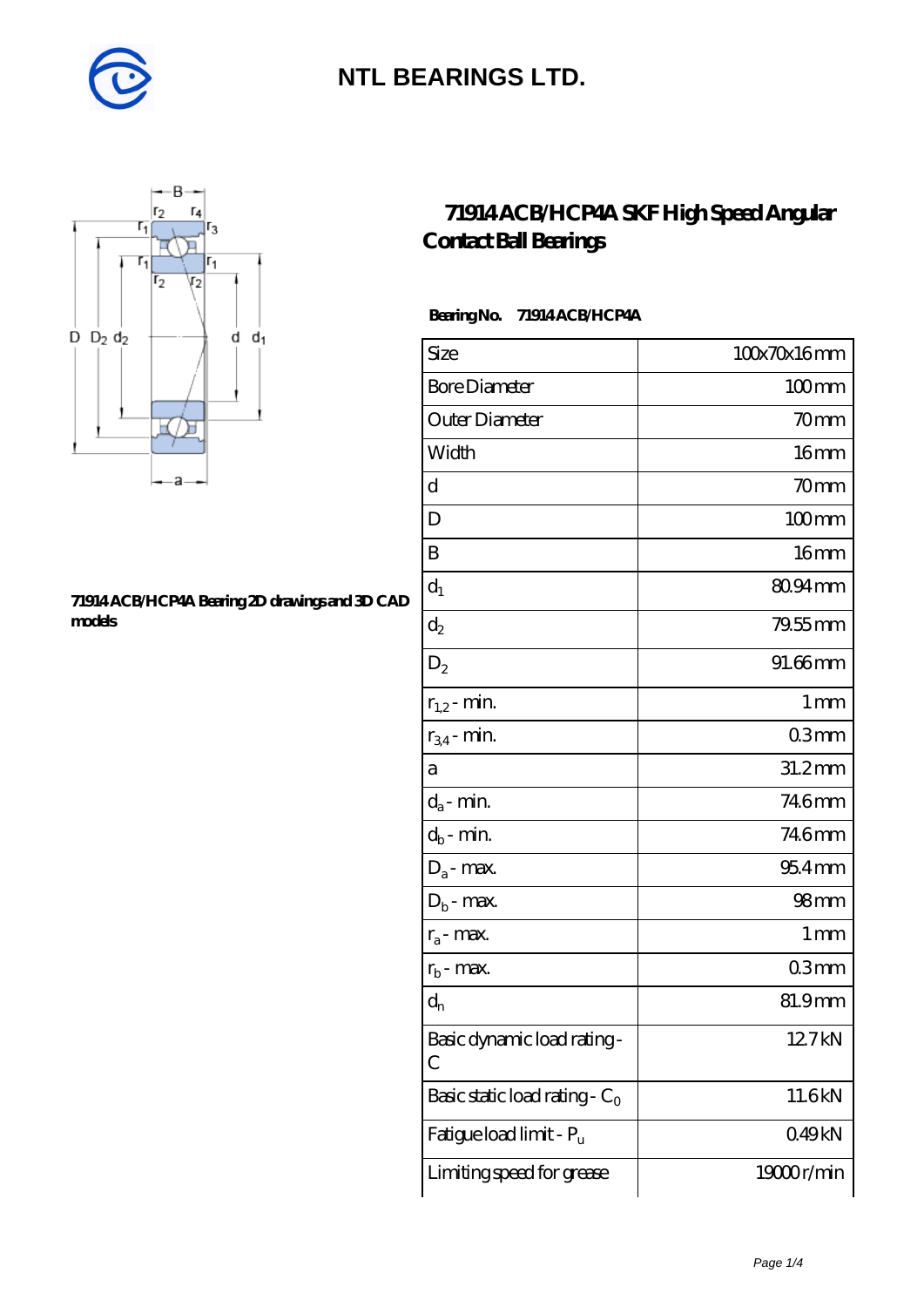

| lubrication                            |                 |
|----------------------------------------|-----------------|
| Limiting speed for oil<br>lubrication  | 3000mm/min      |
| Ball - $D_w$                           | $635$ mm        |
| Ball - z                               | 32              |
| $G_{\mathrm{ref}}$                     | 449cm3          |
| Calculation factor - e                 | 068             |
| Calculation factor - $Y_2$             | 0.87            |
| Calculation factor - $Y_0$             | 038             |
| Calculation factor - $X_2$             | 0.41            |
| Calculation factor - $Y_1$             | 092             |
| Calculation factor - $Y_2$             | 1.41            |
| Calculation factor - $Y_0$             | 0.76            |
| Calculation factor - $X_2$             | 067             |
| Preload class $A - G_A$                | 75N             |
| Preload class $B - G_B$                | 150N            |
| Preload class $C$ - $G_C$              | 450N            |
| Calculation factor - f                 | 1.1             |
| Calculation factor - $f_1$             | 0.99            |
| Calculation factor - f <sub>2A</sub>   | 1               |
| Calculation factor - $f_{\mathcal{B}}$ | 1.02            |
| Calculation factor - $f_{\chi}$        | 1.08            |
| Calculation factor - $f_{HC}$          | 1.01            |
| Preload class A                        | 125N/micron     |
| Preload class B                        | 160N/micron     |
| Preload class C                        | 244N/micron     |
| $d_1$                                  | 80.94mm         |
| $d_2$                                  | 79.55 mm        |
| $D_{2}$                                | 91.66mm         |
| $r_{1,2}$ min.                         | 1 <sub>mm</sub> |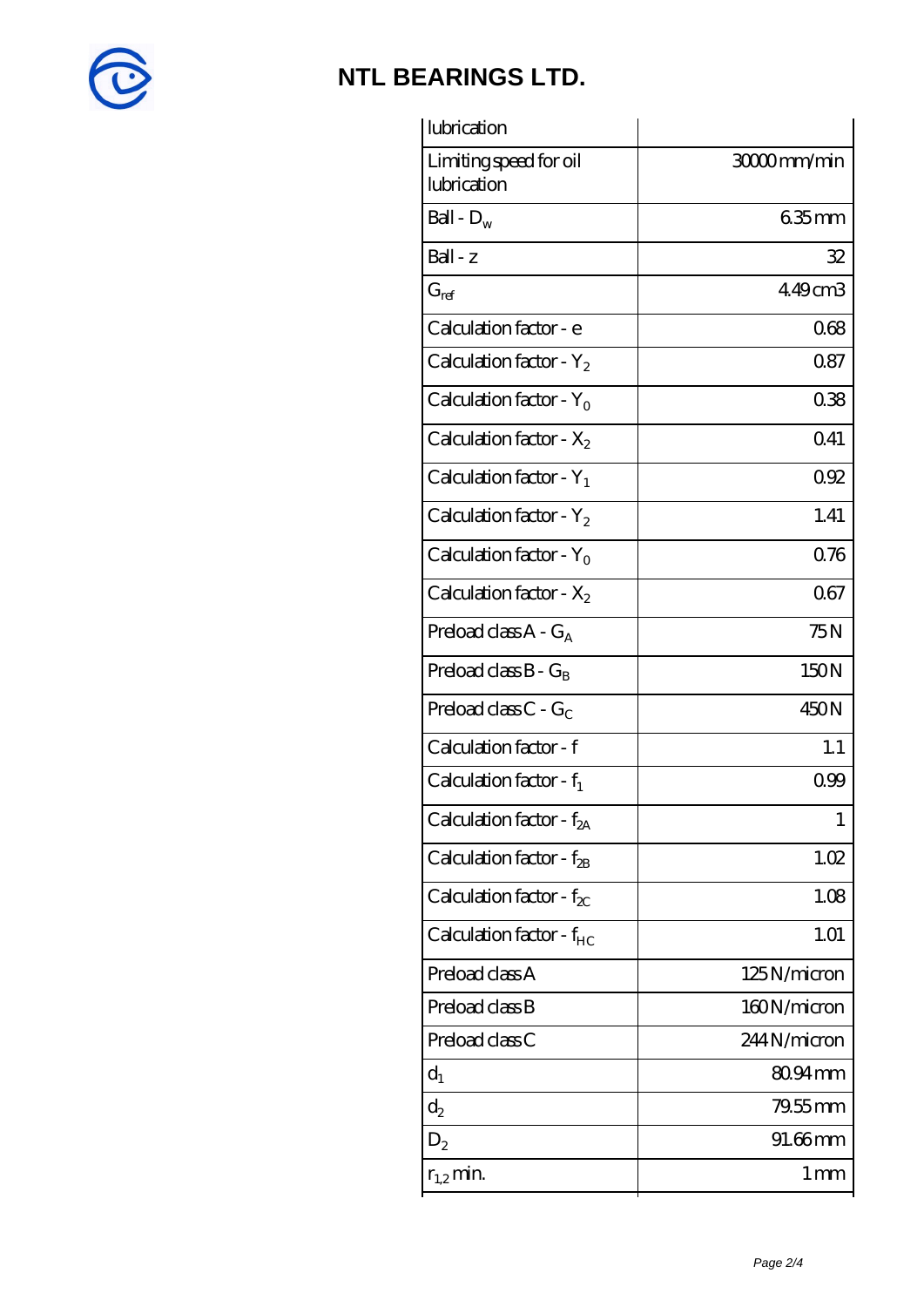

| $r_{34}$ min.                               | 03mm                  |
|---------------------------------------------|-----------------------|
| $d_a$ min.                                  | 746mm                 |
| $d_h$ min.                                  | 746mm                 |
| $D_a$ max.                                  | $954$ mm              |
| $Db$ max.                                   | 98 <sub>mm</sub>      |
| $r_a$ max.                                  | $1 \,\mathrm{mm}$     |
| $rb$ max.                                   | 03mm                  |
| $d_{n}$                                     | 81.9mm                |
| Basic dynamic load rating C                 | 17.4 kN               |
| Basic static load rating $C_0$              | 186kN                 |
| Fatigue load limit Pu                       | 049kN                 |
| Attainable speed for grease<br>lubrication  | 19000r/min            |
| Attainable speed for oil-air<br>lubrication | 3000r/min             |
| Ball diameter $D_w$                         | 635mm                 |
| Number of balls z                           | 32                    |
| Reference grease quantity<br>$G_{\rm ref}$  | $449$ cm <sup>3</sup> |
| Preload class A $G_A$                       | 75N                   |
| Static axial stiffness, preload<br>classA   | $125N/\mu$ m          |
| Preload class $BG_B$                        | 150N                  |
| Static axial stiffness, preload<br>classB   | $160N/\mu$ m          |
| Preload class C $G_C$                       | 450N                  |
| Static axial stiffness, preload<br>classC   | 244N/µ m              |
| Calculation factor f                        | 1.1                   |
| Calculation factor $f_1$                    | 0.99                  |
| Calculation factor $f_{2A}$                 | T                     |
| Calculation factor $f_{\rm 2B}$             | 1.02                  |
| Calculation factor $f_{\chi}$               | 1.08                  |
|                                             |                       |
| Calculation factor $f_{HC}$                 | 1.01                  |